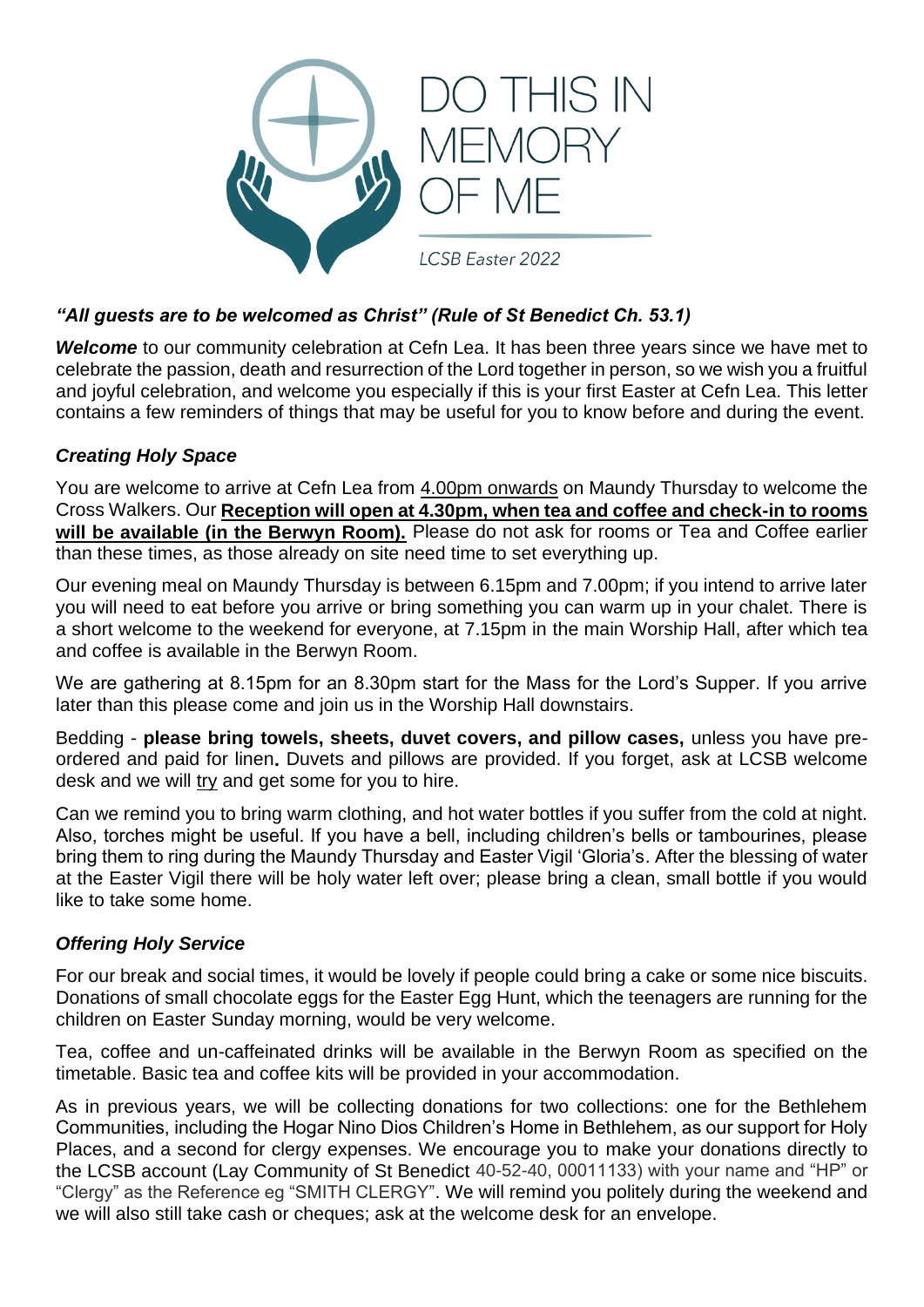Our weekend only works if everyone contributes as they are able, so thank you to you all for volunteering to be readers, servers, to make teas and coffees, to help with our worship and our worship space, and to support our young people. Rotas for Holy Service will be available in the Berwyn Room, Worship Hall and at the Welcome Desk, and at [www.lcsb.uk/easter](http://www.lcsb.uk/easter) in advance of the weekend.

If you need anything over the weekend, please ask one of the team. Someone will be available at the welcome desk, or at the back of the Worship Hall during services. When the welcome desk is closed, contact details will be clearly visible on the desk. We will continue to check emails throughout the weekend at [lcsbeasterteam@gmail.com](mailto:lcsbeasterteam@gmail.com) You can also contact Elizabeth (0777 6234642) or Aidan (07985 130311) on WhatsApp or Facebook Messenger, as calls and messages need to be over WiFi due to lack of normal phone reception!

Emergency contacts (GP, Hospital etc) are listed in the Cefn Lea Reception Area.

# *Living Holy Communion*

If possible, please go to Confession before you come to Cefn Lea. We have one Roman Catholic priest attending. He will hear any confessions requested, but we have more than 100 people attending! Our other clergy will also be available to talk to, and members of the community will offer prayer ministry.

During the Maundy Thursday evening liturgy, we will re-enact Jesus' act of service in washing his disciples' feet. We would ask people to sit in groups with family, other cross walkers, or those from the same accommodation, for this service, and to wash each others' feet within those groups to reduce the risk of cross-infection between households. We will have sufficient equipment for quite small groups. Please take part as you feel comfortable to.

Communion will be available to Roman Catholics and Christians of other denominations under both kinds, using small vessels for the wine, on Thursday night (Mass of the Lord's Supper) and Saturday night (Easter Vigil Mass). Sunday morning's celebration will be a family communion service in the Free Church tradition led by Janet Lees. Gluten free wafers are available. There will be no eucharist on Good Friday, as 'we come to a full, silent stop at the foot of the cross' (Fr Terrance Klein).

The talks, main services and morning, midday and night prayer will be live-streamed via the Lay Community's Zoom accounts and others will join us on-line to pray.

Mobile phone signal is not good at Cefn Lea given the rural location. Free WiFi is available in the Reception area, with paid-for WiFi available across the site for guests if required. Please pray bandwidth holds up for our live-streams as this is the first time we will have had a large community event in a hybrid fashion.

### *Safety and Safeguarding*

Government restrictions relating to the Covid 19 pandemic have now been eased in both England and Wales and access to free testing ended on 1st April 2022. However infection rates are still reported to be high, so, as testing may not be possible, we advise that attendees remain cautious.

We advise frequent hand washing and use of sanitiser and respecting social distancing with those outside your accommodation or family group, and other guests at Cefn Lea, as we are not the only group on site.

We would ask that anyone with apparent symptoms of Covid 19, or who has a positive test result. does not attend the event. If you are able to test before setting off we would encourage you to do so, but understand this is no longer possible for all.

We encourage those who are able, to wear a face-covering in the Worship Hall unless leading a service or reading, and to consider doing so when moving around indoor public areas in the main building.